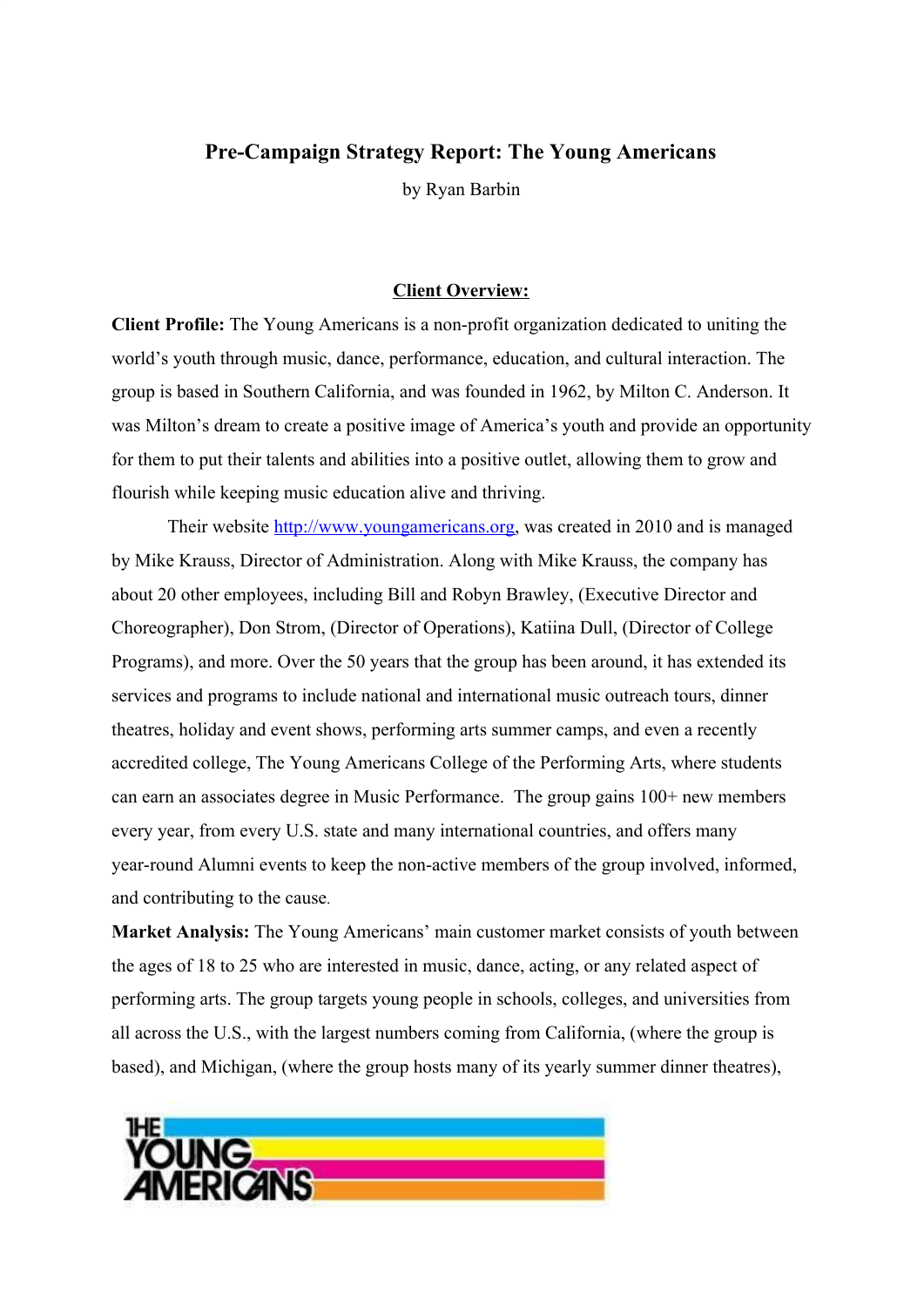and also in many countries including Japan, United Kingdom, Germany, Ireland, Sweden, Ukraine, Spain, and more. Potential customers include youth in countries and people between their 20's - 60's that the group has yet to reach with their musical programs. The main method for reaching to other countries has come in the form of the group connecting with a contact in the foreign country, usually a teacher, principal, educator or businessperson with many connections, and a love for youth and music programs. For this reason, a second important customer market exists in an older age group consisting of people between their 20's-60's who have the potential to become contacts, influencing the expansion of The Young Americans' outreach programs and helping the group to affect the lives of more students.

**Current Marketing:** The Young Americans' official website is visually pleasing. It offers plenty of information about the group programs, history, opportunities, college programs, and current shows. It is easy to navigate and contains many interactive aspects, including videos, blogs and stories from the road, downloadable banners, posters, and promotional tools, and links to other Young American social media sites and partner/support programs. The group proudly supports other music education focused, non-profit and volunteer organizations on their website, such as VH1 Save the Music and NAMM's Support Music.com. The Young Americans have an active Twitter page, with over 7,000 followers. The twitter page is packed full of videos, promotional pieces for upcoming events, stories and experiences from the road.

Youngamericans.org currently has a Google pagerank of 0. They have never used Google Adwords before, but they do have Google Analytics already installed. In this campaign, we will closely monitor the analytics to see how it has increased traffic to the site, and we aim to raise the pagerank as well. A noticeable weakness of the website is the lack of call to action. There are little outlets for direct action and no online applications or submissions for enrollment or audition. A video audition submission on the site could be a way of increasing enrollment in the group. There are links to purchase show tickets, shop via the Young American online merchandise store, and make a direct donation through Paypal. However, no ticket sales are directly available through the Young Americans website. The

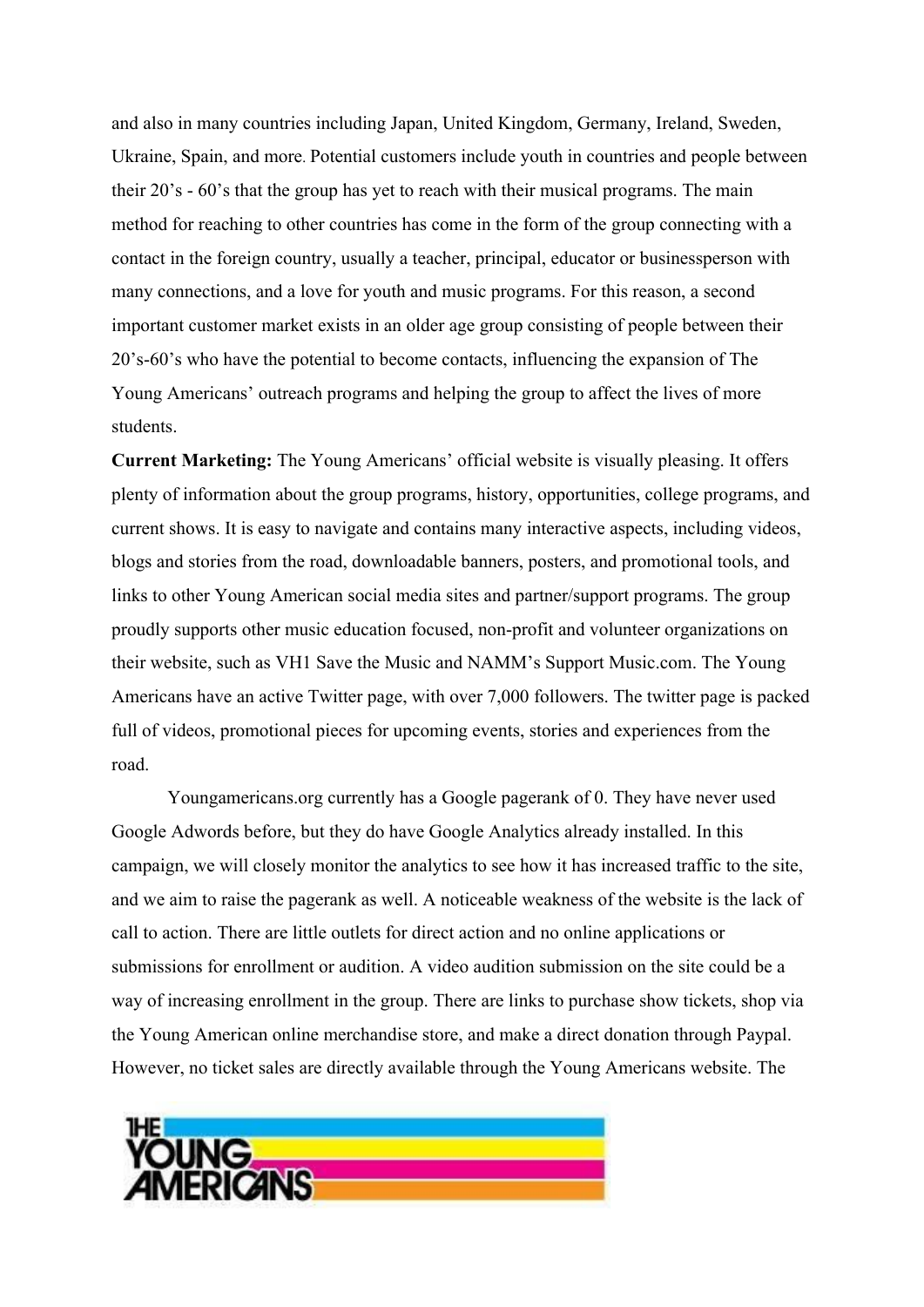online store is currently down due to "Inventory Updating", and the direct link to donate is currently not in working order.

**Conclusion:** In order to assist in meeting The Young America's goals, an AdWords strategy will be developed to drive more traffic to the website, make The Young America's brand more recognized with its service and programs.

## **Proposed Adwords Strategy:**

The overall proposed Google Adwords Strategy consisted of 8 different campaigns, focusing on the various aspects of the organization, and specific current events for promotion; *Brand, Non-Profit, Performing Arts College, Summer Camps, Dinner Theater, Music Education, Holidays, and Concerts.* These will be tailored however to the time period of the three week campaign, leading to possibly only running 6 or 7 campaigns. The reason for this is because the group's holiday events are only in the winter, and the dinner theatres are only in the summer. It would be much more cost effective to only run seasonal event ads in conjunction with the appropriate approaching season. However, for the overall plan, it is important to account for all possible seasonal ad groups since it would be beneficial to rotate them in longer running or future campaigns.

| <b>Brand</b>                                                                                                                                                                     | <b>Non-Profit</b>                                                                                                                                                                              | Performing arts college                                                                                          | <b>Summer Camps</b>                                                                                                              |  |
|----------------------------------------------------------------------------------------------------------------------------------------------------------------------------------|------------------------------------------------------------------------------------------------------------------------------------------------------------------------------------------------|------------------------------------------------------------------------------------------------------------------|----------------------------------------------------------------------------------------------------------------------------------|--|
| Example Keywords:<br>Young<br>Americans<br>American<br>Youth<br>Music Program<br>$\bullet$<br>Non-Profit<br>$\bullet$<br>Organization<br>Performing Arts<br>$\bullet$<br>College | Example Keywords:<br>Donations<br>Community<br>$\bullet$<br>Children<br>$\bullet$<br>Youth Programs<br>$\bullet$<br>At-Risk<br>$\bullet$<br>Children<br>Volunteer<br>$\bullet$<br>Organization | Example Keywords:<br>Dance Schools<br>Performing Arts<br>$\bullet$<br>Degree<br>Music Schools<br>Music Education | Example Keywords:<br>Master<br>$\bullet$<br>Classes<br>Music Camps<br>$\bullet$<br>Dance Camps<br>$\bullet$<br>Summer<br>Courses |  |
| Performing Arts<br>Group                                                                                                                                                         |                                                                                                                                                                                                |                                                                                                                  |                                                                                                                                  |  |

The **Brand** campaign will help to increase awareness of the organization and increase website traffic. The **Non-Profit** campaign will hopefully increase donations and the involvement of schools and educators to bring The Young Americans to their town. The

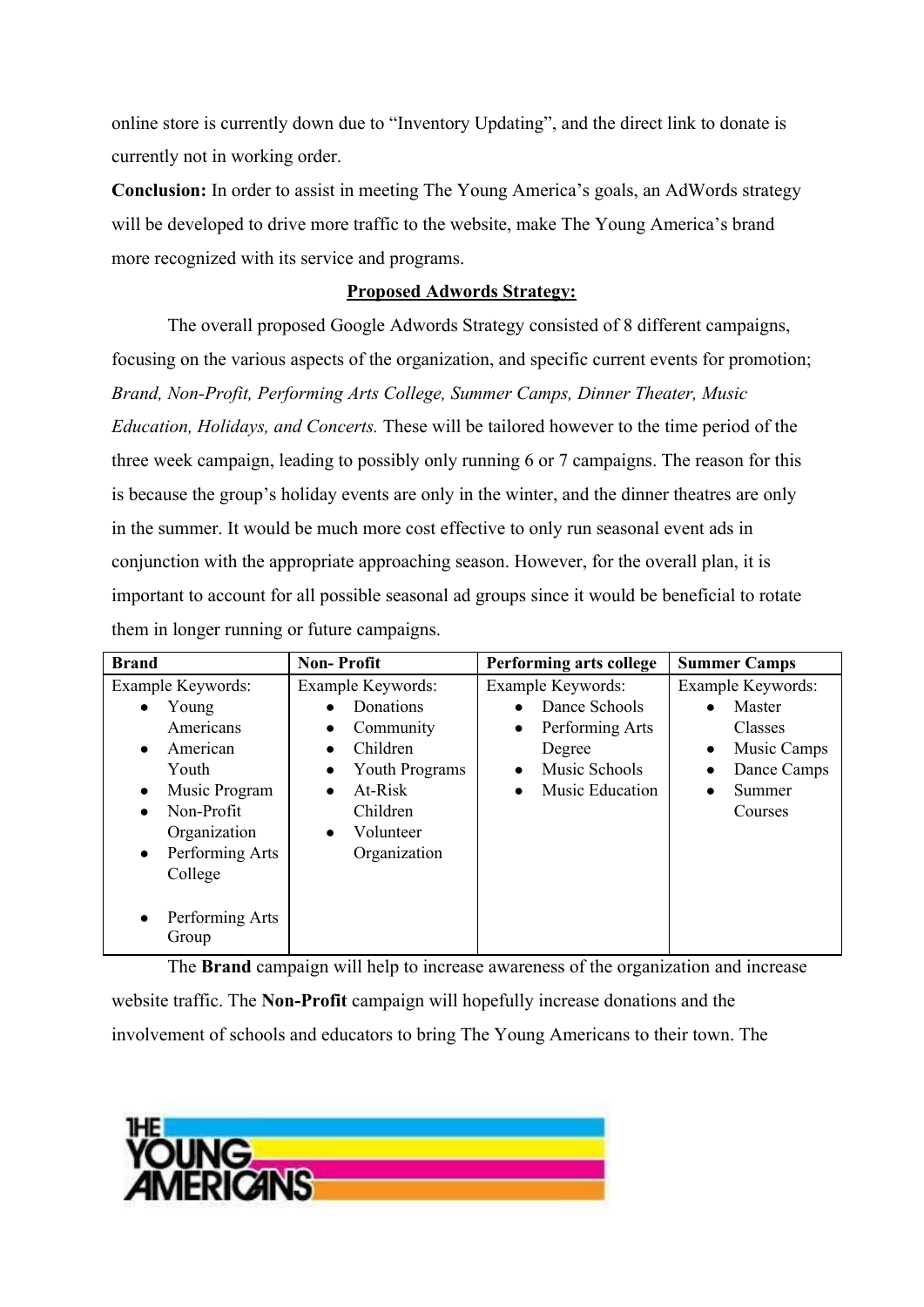**Performing Arts College** campaign is intended for the 18-25 year old students who might consider auditioning to join the group or enroll in the college program.

| <b>Music Education</b>       | <b>Holidays</b>              | <b>Concerts</b>                |  |
|------------------------------|------------------------------|--------------------------------|--|
| Example Keywords:            | Example Keywords:            | Example Keywords:              |  |
| <b>Outreach Tours</b>        | Christmas Show               | • New Kids                     |  |
| Performing Arts<br>$\bullet$ | La Mirada<br>$\bullet$       | Tarbell                        |  |
| Workshops                    | Theater                      | Radio Show<br>$\bullet$        |  |
| Music Programs<br>$\bullet$  | Macy's<br>$\bullet$          | Broadway<br>$\bullet$          |  |
| Music in School<br>$\bullet$ | Thanksgiving                 | Tonight                        |  |
| Dance                        | Day Parade                   | <b>Show Choir</b><br>$\bullet$ |  |
| Workshops                    | Christmas Music<br>$\bullet$ | Variety Show                   |  |
|                              |                              |                                |  |

The **Summer Camp**, **Dinner Theatre**, and **Holidays** campaigns can run

interchangeably depending on the season, and along with the **Concerts** campaign, will help to increase ticket sales and boost the success of the shows that help to fund the future growth of the organization. These ad groups will be geo-targeted in order to promote local events and specific international tours, shows, and events. Google's Keyword Tool and Traffic Estimator will further be used to ensure the best keyword results.

For ad rotation, we will use optimize for clicks, giving preference to ads that are expected to attract more clicks than ads based on click through rates (CTRs). We will also start out by using Maximum Cost-Per-Click (CPC), in order to maximize profits of an ad. Depending on results, we may convert to Manual Bidding in the latter part of the 3-week campaign. We will only be using Google's Search Network, as it is easier to track performance and has higher quality of traffic. People are more likely to click on an ad when they have searched Google themselves, rather than skimming across it while on YouTube or Gmail.

*Example Google AdWords Ads*

**Teach Music to the World** http://www.youngamericans.org Join The Young Americans Travel - Teach - Learn - Perform **Give the Gift of Music** http://www.youngamericans.org Donate To The Young Americans **Educating Youth Through Music** 

**Summer Camp for the Arts** http://www.youngamericans.org Register Today for a Summer of Fun Master Classes: Music-Dance-Improv

*Proposed Budget by Week and Campaign*